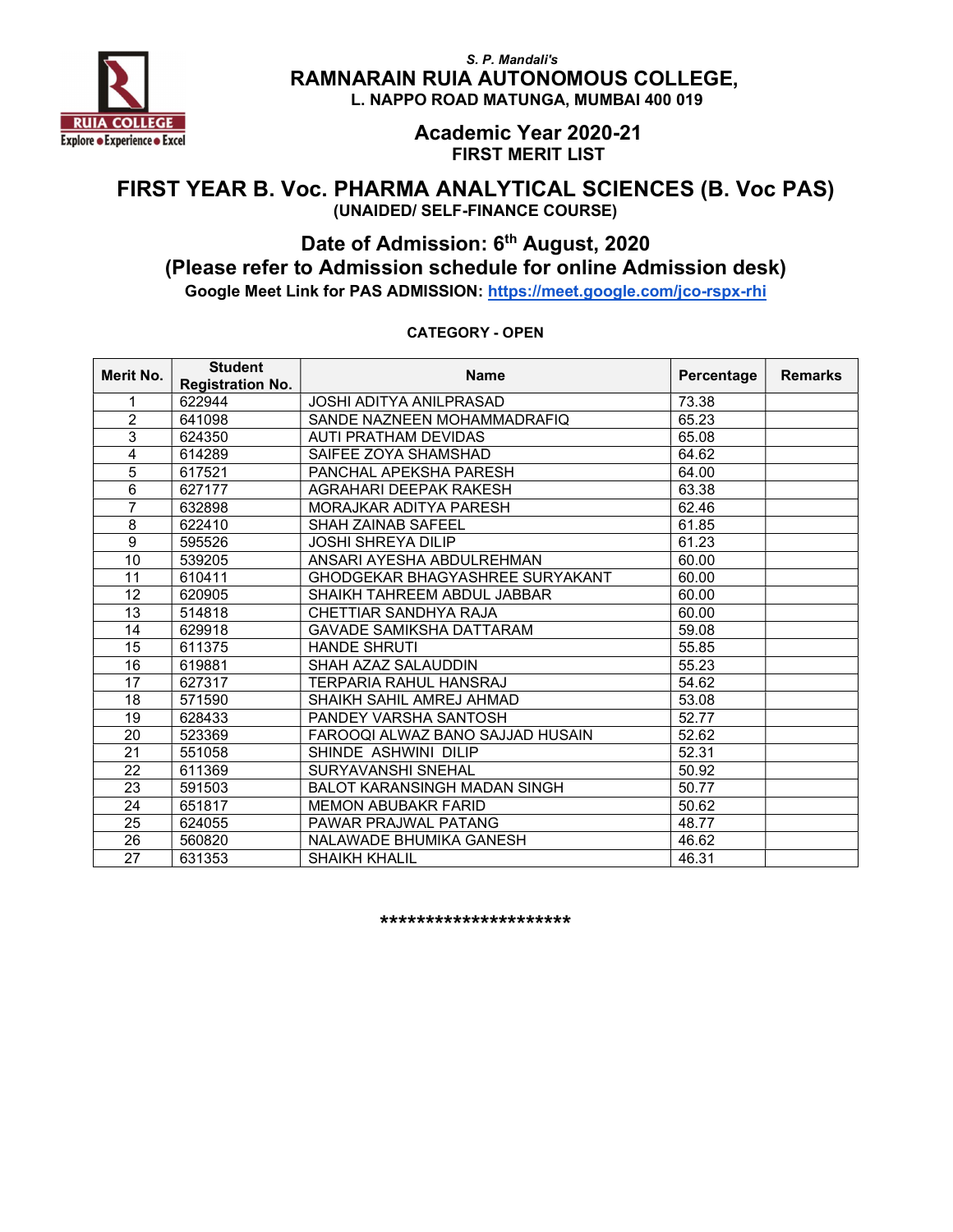

#### Academic Year 2020-21 FIRST MERIT LIST

### FIRST YEAR B. Voc. PHARMA ANALYTICAL SCIENCES (B. Voc PAS) (UNAIDED/ SELF-FINANCE COURSE)

# Date of Admission: 6<sup>th</sup> August, 2020 (Please refer to Admission schedule for online Admission desk)

Google Meet Link for PAS ADMISSION: https://meet.google.com/jco-rspx-rhi

CATEGORY – SC

### Merit No. Student Student<br>Registration No. Name Percentage Remarks 1 652292 SARKAR KEYA DILIP 63.85 2 520898 CHAVAN YASH PRAVIN 62.92 3 605190 HIROLE RAHUL RAJENDRA 62.62 4 538936 AHIRE DIKSHA NARENDRA 52.00

(Note: only 04 applications have been received)

\*\*\*\*\*\*\*\*\*\*\*\*\*\*\*\*\*\*\*\*\*

#### CATEGORY – SEBC

| Merit No. | <b>Student</b><br>Registration<br>No. | <b>Name</b>             | Percentage | <b>Remarks</b> |
|-----------|---------------------------------------|-------------------------|------------|----------------|
|           | 649427                                | SHELAR SHRAVANI SUBHASH | 67.38      |                |
|           | 580840                                | KADAM DHANASHREE SATISH | 65.23      |                |

(Note: only 02 applications have been received)

#### \*\*\*\*\*\*\*\*\*\*\*\*\*\*\*\*\*\*\*\*\*

#### CATEGORY – ST

| Merit No. | <b>Student</b><br><b>Registration No.</b> | <b>Name</b>                | Percentage | Remarks |
|-----------|-------------------------------------------|----------------------------|------------|---------|
|           | 652414                                    | CHAVAN ANKITA RAMAKRISHANA | 52.62      |         |
|           | 518851                                    | ZURDE ANURAG KISAN         | 48.92      |         |

(Note: only 02 applications have been received)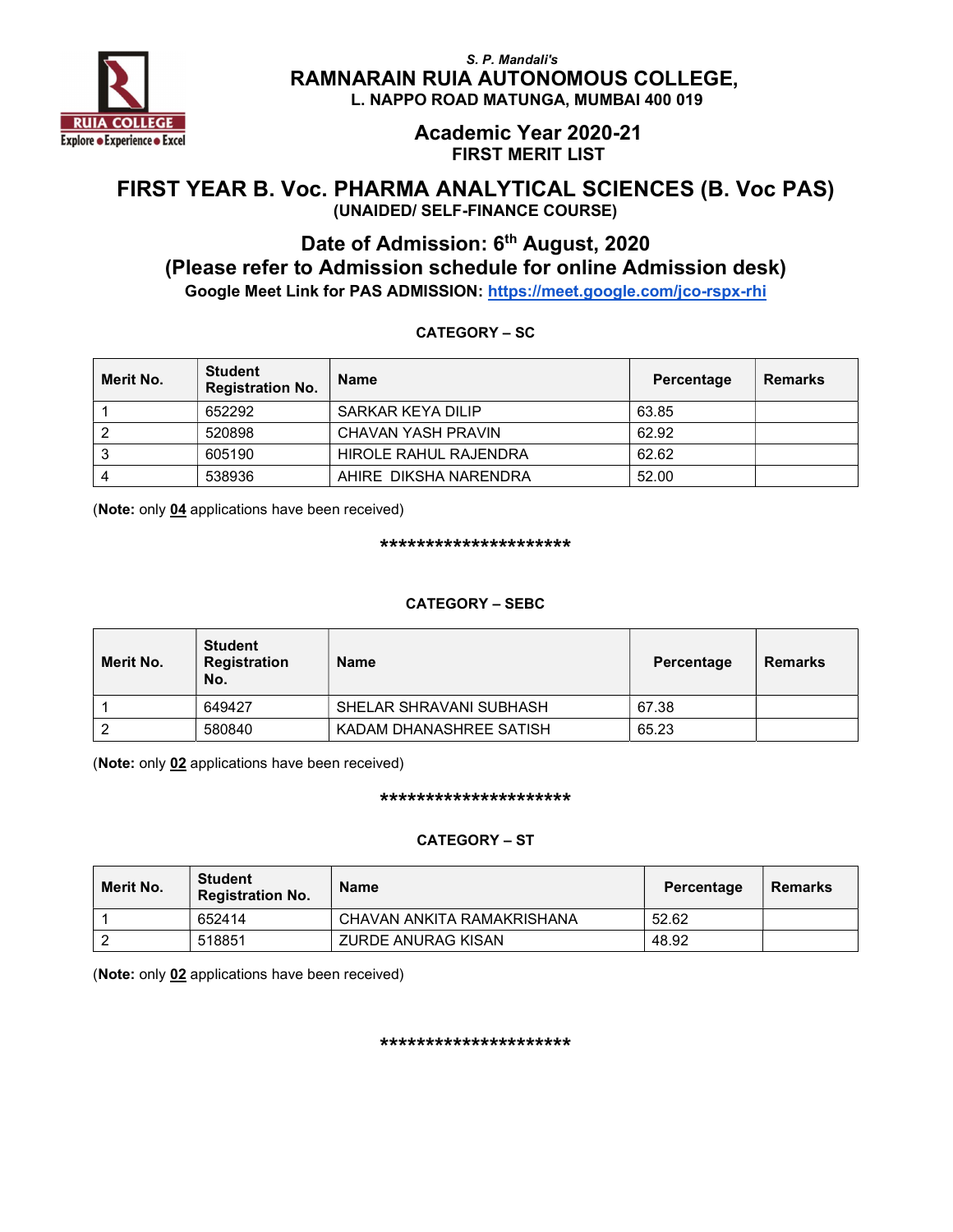

> Academic Year 2020-21 FIRST MERIT LIST

### FIRST YEAR B. Voc. PHARMA ANALYTICAL SCIENCES (B. Voc PAS) (UNAIDED/ SELF-FINANCE COURSE)

## Date of Admission: 6<sup>th</sup> August, 2020 (Please refer to Admission schedule for online Admission desk) Google Meet Link for PAS ADMISSION: https://meet.google.com/jco-rspx-rhi

| Merit No.      | <b>Student</b><br><b>Registration</b><br>No. | <b>Name</b>                 | Percentage | <b>Remarks</b> |
|----------------|----------------------------------------------|-----------------------------|------------|----------------|
|                | 528906                                       | <b>PATIL GARGI RAJESH</b>   | 96.60      |                |
| $\mathfrak{p}$ | 519663                                       | <b>MOKAL SUMEDH RAJAN</b>   | 64.46      |                |
| 3              | 520298                                       | <b>MALAP SHREEYA DEELIP</b> | 60.15      |                |
| 4              | 562018                                       | MALANDKAR MANASWI JAGANNATH | 57.69      |                |
| 5              | 627003                                       | KUDALE TANAY SANTOSH        | 57.08      |                |
| 6              | 611200                                       | MUJAWAR AASIYA BABASAB      | 54.92      |                |
|                | 629319                                       | PRAJAPATI VINIT INDRADEY    | 50.15      |                |
| 8              | 614642                                       | THAKUR KAUSHAL DEEPAK       | 44.77      |                |

#### CATEGORY – OBC

(Note: only 08 applications have been received)

#### \*\*\*\*\*\*\*\*\*\*\*\*\*\*\*\*\*\*\*\*\*

CATEGORY – SBC

## No Applicants

\*\*\*\*\*\*\*\*\*\*\*\*\*\*\*\*\*\*\*\*\*

CATEGORY – VJ / DT (NT-A)

## No Applicants

\*\*\*\*\*\*\*\*\*\*\*\*\*\*\*\*\*\*\*\*\*

CATEGORY – NT B

## No Applicants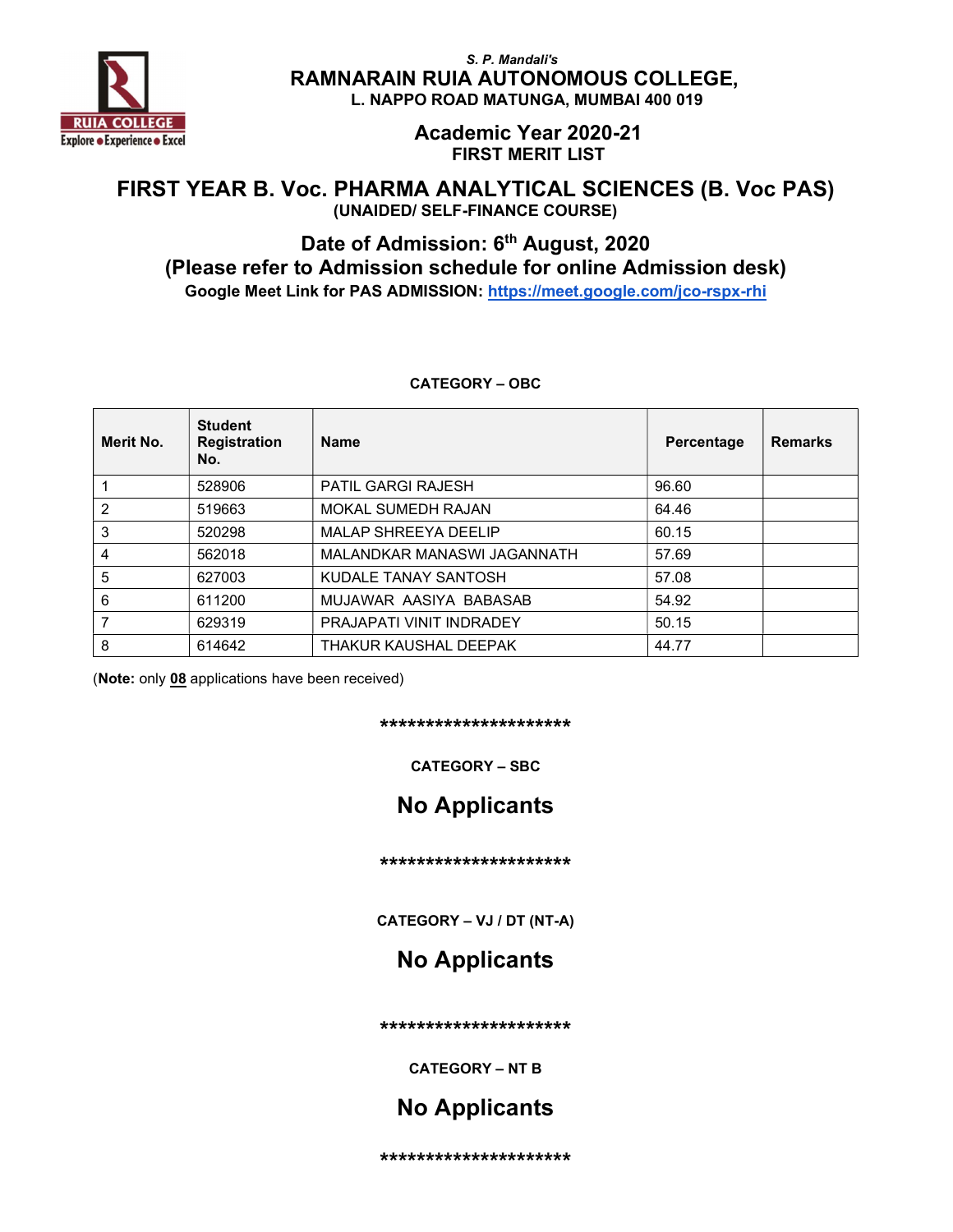

> Academic Year 2020-21 FIRST MERIT LIST

### FIRST YEAR B. Voc. PHARMA ANALYTICAL SCIENCES (B. Voc PAS) (UNAIDED/ SELF-FINANCE COURSE)

## Date of Admission: 6<sup>th</sup> August, 2020 (Please refer to Admission schedule for online Admission desk) Google Meet Link for PAS ADMISSION: https://meet.google.com/jco-rspx-rhi

CATEGORY – NT (C)

| Merit No. | <b>Student</b><br><b>Registration</b><br>No. | <b>Name</b>        | Percentage | <b>Remarks</b> |
|-----------|----------------------------------------------|--------------------|------------|----------------|
|           | 613389                                       | KUCHEKAR PRATHMESH | 50.00      |                |

(Note: only 01 application has been received)

\*\*\*\*\*\*\*\*\*\*\*\*\*\*\*\*\*\*\*\*\*

CATEGORY – NT (D)

# No Applicants

\*\*\*\*\*\*\*\*\*\*\*\*\*\*\*\*\*\*\*\*\*

CATEGORY – EWS

## No Applicants

\*\*\*\*\*\*\*\*\*\*\*\*\*\*\*\*\*\*\*\*\*

CATEGORY – OTHERS AND PHYSICALLY HANDICAPPED

## No Applicants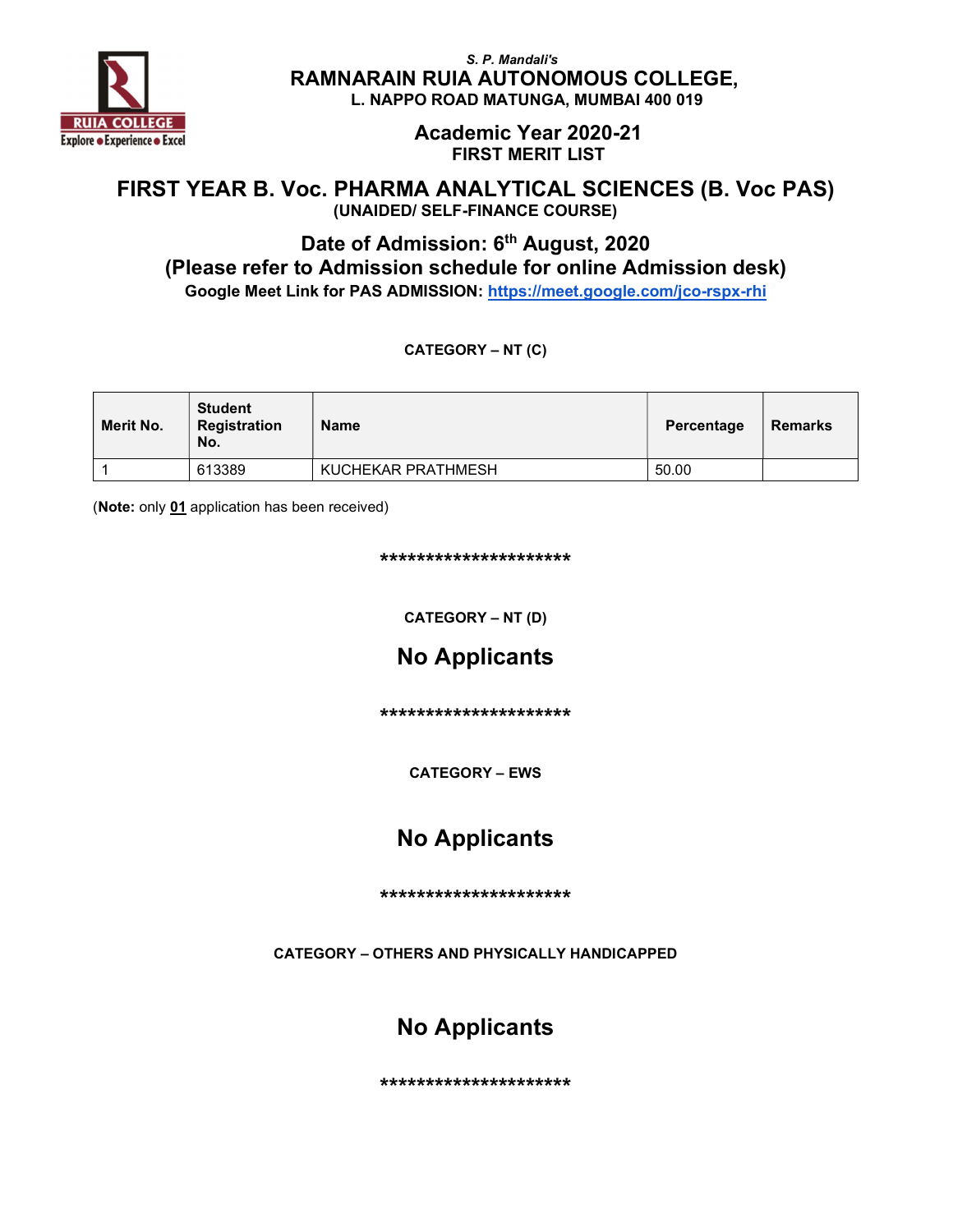

> Academic Year 2020-21 FIRST MERIT LIST

### FIRST YEAR B. Voc. PHARMA ANALYTICAL SCIENCES (B. Voc PAS) (UNAIDED/ SELF-FINANCE COURSE)

Date of Admission: 6<sup>th</sup> August, 2020 (Please refer to Admission schedule for online Admission desk) Google Meet Link for PAS ADMISSION: https://meet.google.com/jco-rspx-rhi

## FIRST MERIT LIST SCHEDULE

FOR ADMISSIONS TO FY BVoc (Pharma Analytical Sciences) CLASS FOR THE ACADEMIC YEAR 2020-2021

## (GENERAL, EWS, SEBC CATEGORY)

| <b>Merit list Nos.</b>                                                            | <b>Date</b>           | Time             |
|-----------------------------------------------------------------------------------|-----------------------|------------------|
| <b>General Category</b><br>(online meet will be in the serial order of the merit) | <b>August 6, 2020</b> | 1:00 to 1:45 pm  |
| <b>EWS Category</b><br>(online meet will be in the serial order of the merit)     | <b>August 6, 2020</b> | 1:45 to 2:30 pm  |
| <b>SEBC Category</b><br>(online meet will be in the serial order of the merit)    | <b>August 7, 2020</b> | 9:30 to 10:15 am |

## (RESERVED CATEGORY)

| <b>Merit list Nos.</b>                                                                        | Date                  | <b>Time</b>          |
|-----------------------------------------------------------------------------------------------|-----------------------|----------------------|
| <b>SC / ST/ DT / NT (ALL)</b><br>(online meet will be in the serial order of the merit)       | <b>August 7, 2020</b> | 10:30 to 11:30 am    |
| <b>OBC &amp; Other reservations</b><br>(online meet will be in the serial order of the merit) | <b>August 7, 2020</b> | 11:30 am to 12:30 pm |

- Platform of Admission Google Meet online platform (Live meeting)
- Google Meet Link: https://meet.google.com/jco-rspx-rhi
- ◆ Payment of Fee: ONLINE

### NOTE:

- 1. All students are required to join the Google Meet via the meeting link.
- 2. Students should report to the admitting authorities on Google Meet online platform on  $6<sup>th</sup>$  &  $7<sup>th</sup>$ August 2020 as per the schedule specified above. If they fail to report to the admitting authorities